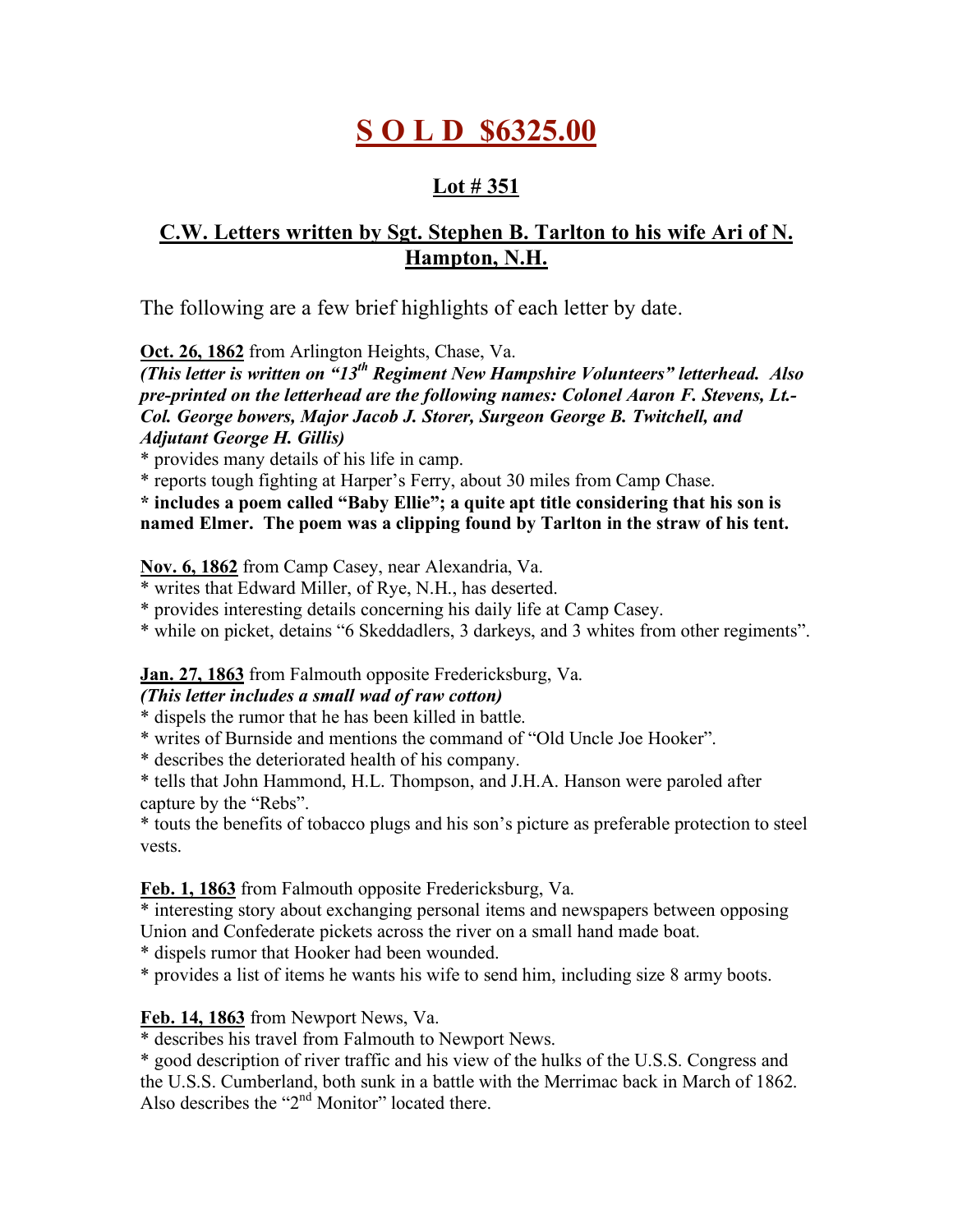\* anticipates a naval battle between Union gunboats and the Merrimac. Writes of his respect for Hooker, Franklin, Summer, and Burnside.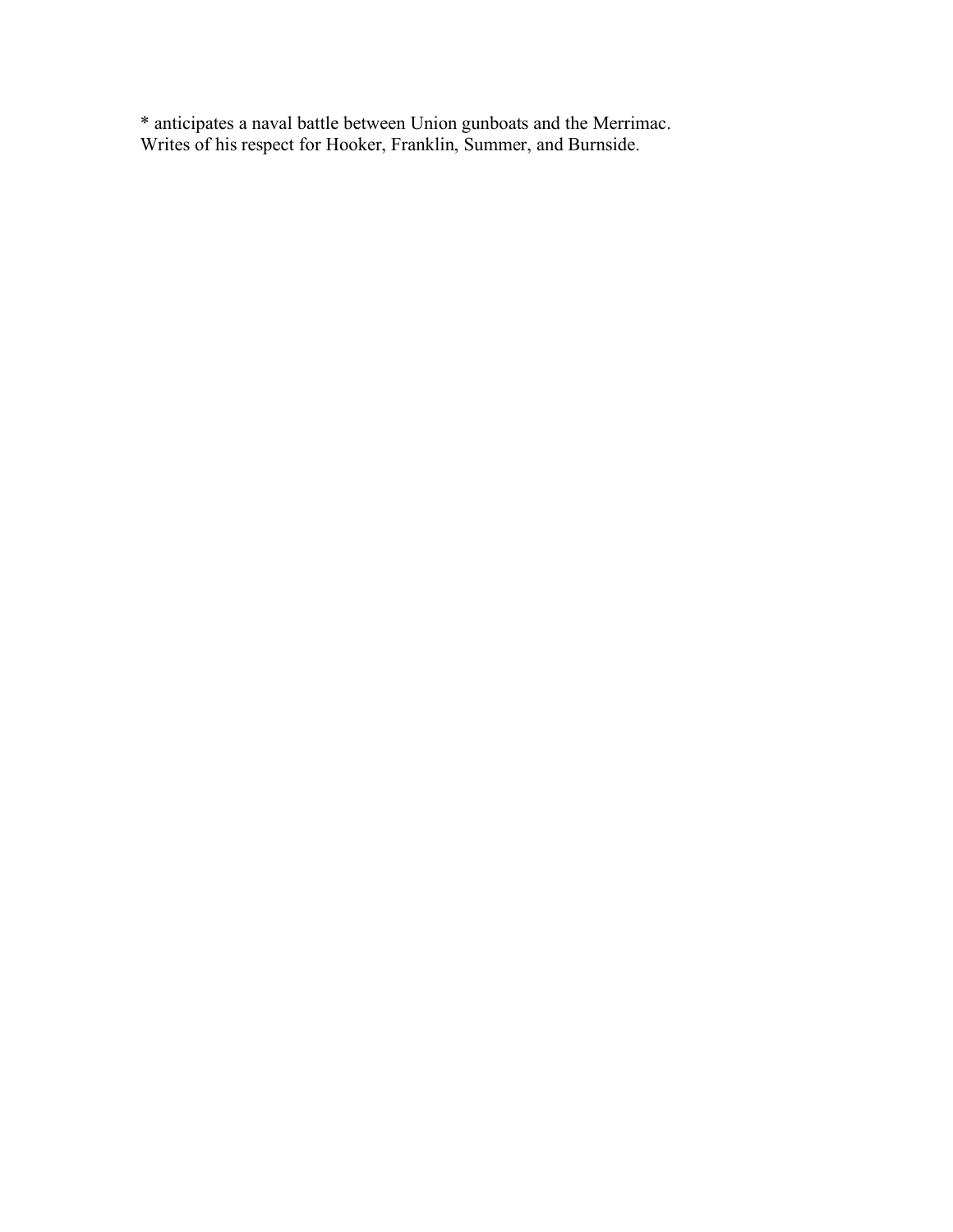**Feb. 28, 1863** from Newport News, Va. On the James River, 10mi. from Fortress Monroe.

# *(This letter includes a rudimentary pencil sketch of the Co. K log cabin barracks)*

\* gives conditions of the weather and its' effect.

\* describes general health of the troops and mentions the Capt. Clough's scarlet fever recovery.

\* General Dix now in command.

\* promises his son "a little black boy to play with".

# **March 8, 1863** from Newport News, Va.

\* writes about having short rations

\* expresses his commitment to the cause; mentions Col. John Sullivan and the resignation of Capt. Julian.

\* mentions the following N.H. soldiers: Stickney, Ranalds(?), Ed Fellows, "that Nealy boy", Col. Heriman, Lieutenants Goss and Coffin, and Sgt.-Major William Ladd of Portsmouth, N.H.

# **March 21, 1863** from Suffolk, Va.

\* writes about the unpleasant weather conditions and its' affect on the troops.

\* talks about General Cochran's Irish Legion.

\* Skirmishes on the Black Water River.

# **March 31, 1863** from Suffolk, Va.

\* general discussion about the weather conditions and his confidence in battle.

\* insights into the condition of the confederate soldiers as learned from info from "Rebel" deserters.

\* reference made to "a little darkey" suitable for his son.

# **April 10, 1863** from Suffolk, Va.

\* writes of outgoing mail being stolen, money taken (meant for families at home), and the apprehension of a Union soldier in possession of 700-800 dollars.

\* describes unusual punishment inflicted on a Union soldier who disobeyed orders.

# **April 23, 1863** from Suffolk, Va.

\* very descriptive account of a week long battle against confederate troops commanded by General Longstreet.

\* 3<sup>rd</sup> Regiment crossed Nans Mond River and captured 150 prisoners and 5 artillary pieces.

\* includes amusing story of a muskrat's activity being mistaken for rebel troop movement resulting in a rocket alarm being fired.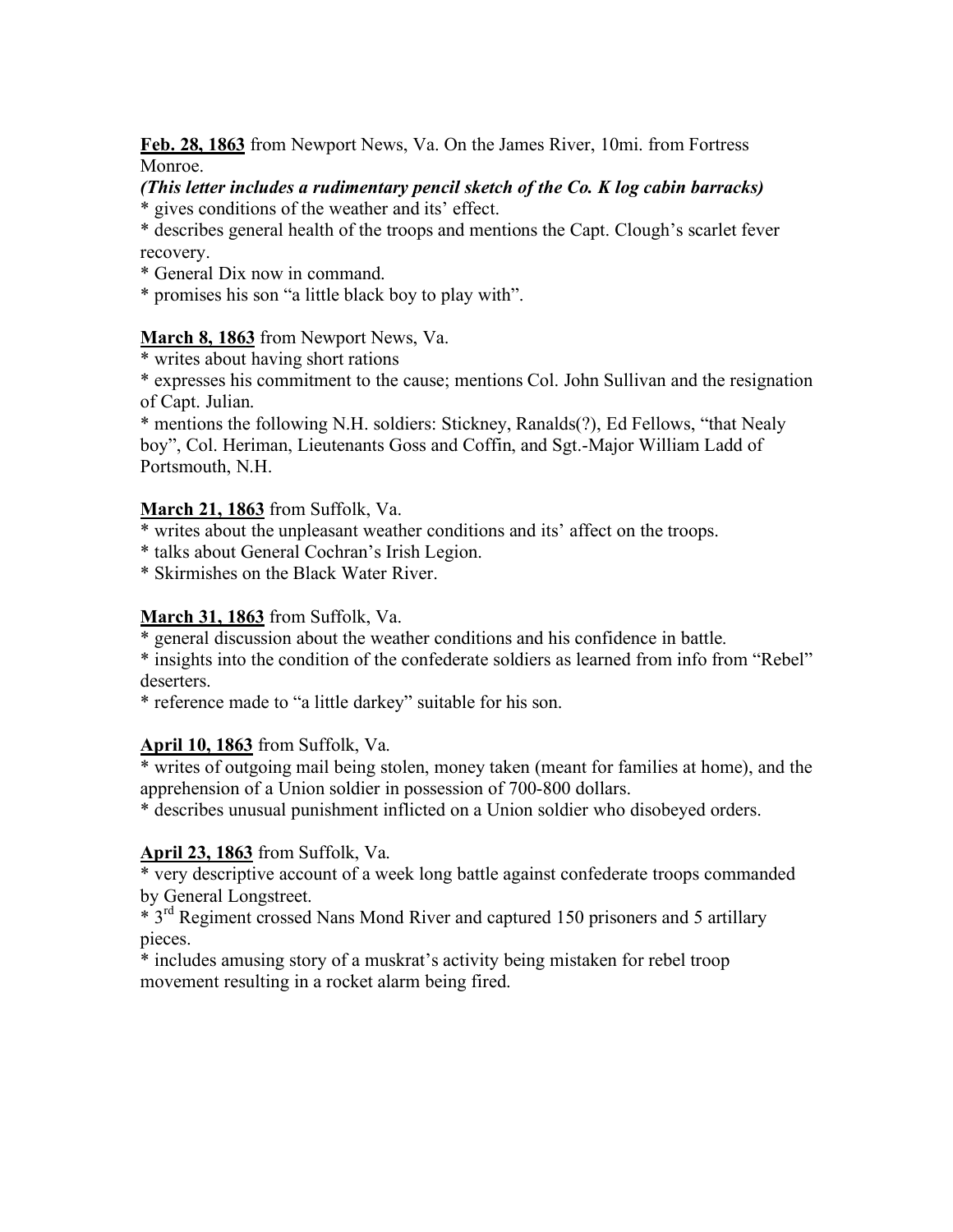# **April 23, 1863** from Suffolk, Va.

# *(This is a second later dated the same day)*

\* writes of quiet conditions and the burning of local homes by Union soldiers; includes an interesting story about assisting in the evacuation of a local family, prior to burning their home.

# **April 24, 1863** from Suffolk, Va.

#### *(This letter was written by Tarlton to his young son, Elmer).*

\* a very interesting letter, written intermittently between battles involving as many as 10,000 soldiers. Letter includes a small packet of tobacco, taken from a captured "reb", sent in case his young son has begun to smoke.

#### **May 4, 1863** from Muskrat Farm, Suffolk, Va.

\* describes detailed description of previous day's battle; includes graphic accounts of several who were killed, including Capt. Buzell, who was shot through the heart.

# **May 20, 1863** from near Portsmouth, Va.

\* writes about the building of forts and "corduroy" roads between Suffolk, Norfolk, and Portsmouth, Va.

#### **May 29, 1863** from Camp Bowers, near Portsmouth, Va.

\* writes of preparations to repel attacks.

\* tells of Union wagon train and his Brigadier-General George W. Getty.

\* describes social activities at his camp.

\* "Copperhead" is new unknown term to him.

# **June 7, 1863** from Camp bowers, near Portsmouth, Va.

- \* expresses his opinion of slavery and of the southern white people.
- \* describes efforts being taken to defend their position against rebel attack.
- \* concern about finances at home.

# **June 15, 1863** from Camp Bowers, near Portsmouth, Va.

- \* describes precautions implemented to prevent looting of the locals by Union troops.
- \* expresses his unfavorable opinion of the Copperheads.
- \* writes of his enjoyment of Virginia.

# **June 24, 1863** from Yorktown, Va.

\* describes his march to Richmond led by a large Union force commanded by Generals Dix and Keyes.

\* gives his opinion of General Dix.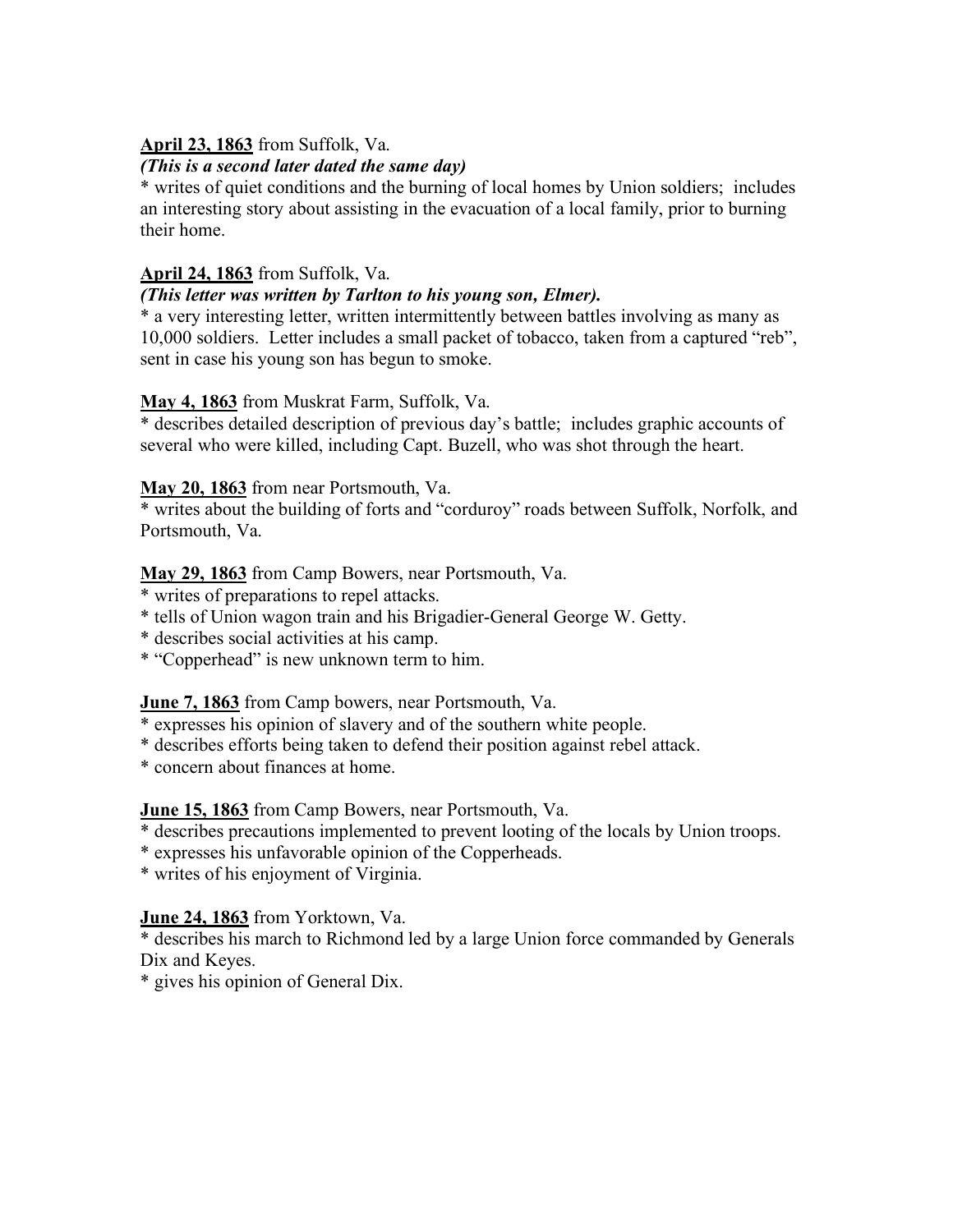**June 28, 1863** from white House Landing, Va.

\* discusses troop movements and the capture of General Fitzhugh Lee, 115 prisoners, and 80 wagons, of which 45 were burned.

\* mentions Dr. John Sullivan.

\* describes Lee being wounded in the fight with Hook's army. Goes on to describe Lee's condition.

\* provides a vivid description of a massive Union troop buildup in preparation for the march to Richmond.

\* tells an interesting story that results in the hanging of a southern woman for shooting a Yankee soldier.

# **July 15, 1863** from Camp Bowers, Portsmouth, Va.

\* provides a description of his recent difficult 175 mile march.

\* discusses a ration shortage and his illness from overwork.

**July 25, 1863** from Camp Bowers, Portsmouth, Va.

\* delineates his picket duties.

\* provides a detailed account of his march from previous camp via Yorktown, White House Landing, to Hanover Court, where a battle occurred. He continues with a detailed account of the battle and retreat to camp located 3 miles beyond Portsmouth, Va.

**Aug. 20, 1863** from Camp near Portsmouth, Va.

\* describes the layout of his camp and mentions N.H. volunteers Clough, Bean, and David Lock (sic).

\* writes of the reorganization of several union army corps under the commands of Generals Peck and Foster.

# **Aug. 29, 1863** from Camp Gilmore, Portsmouth, N.H.

\* describes the daily artillery practice using 100 pound shells.

\* expresses his prediction for a short war.

\* mentions "Bean the soap man" from Portsmouth, N.H. and Charles Foss of Rye.

**Sept. 5, 1863** from Office of State Treasurer, Concord, N.H.

*(This is a copy of the allotment notification from S.B. Tarlton, Co.K, 13th Reg't., N.H. Volunteers for Mrs. Arianna E. Tarlton. No letter included.)*

**Sept. 22, 1863** from Camp Gilmore, Portsmouth, Va.

\* Samuel Taylor of Portsmouth, N.H. discharged for medical reasons.

\* preparations at camp to prevent enemy sneak attack.

\* pay delay and impact at home.

**Sept. 28, 1863** from Camp Gilmore, Portsmouth, Va.

\* writes by candlelight to describe his conditions in camp.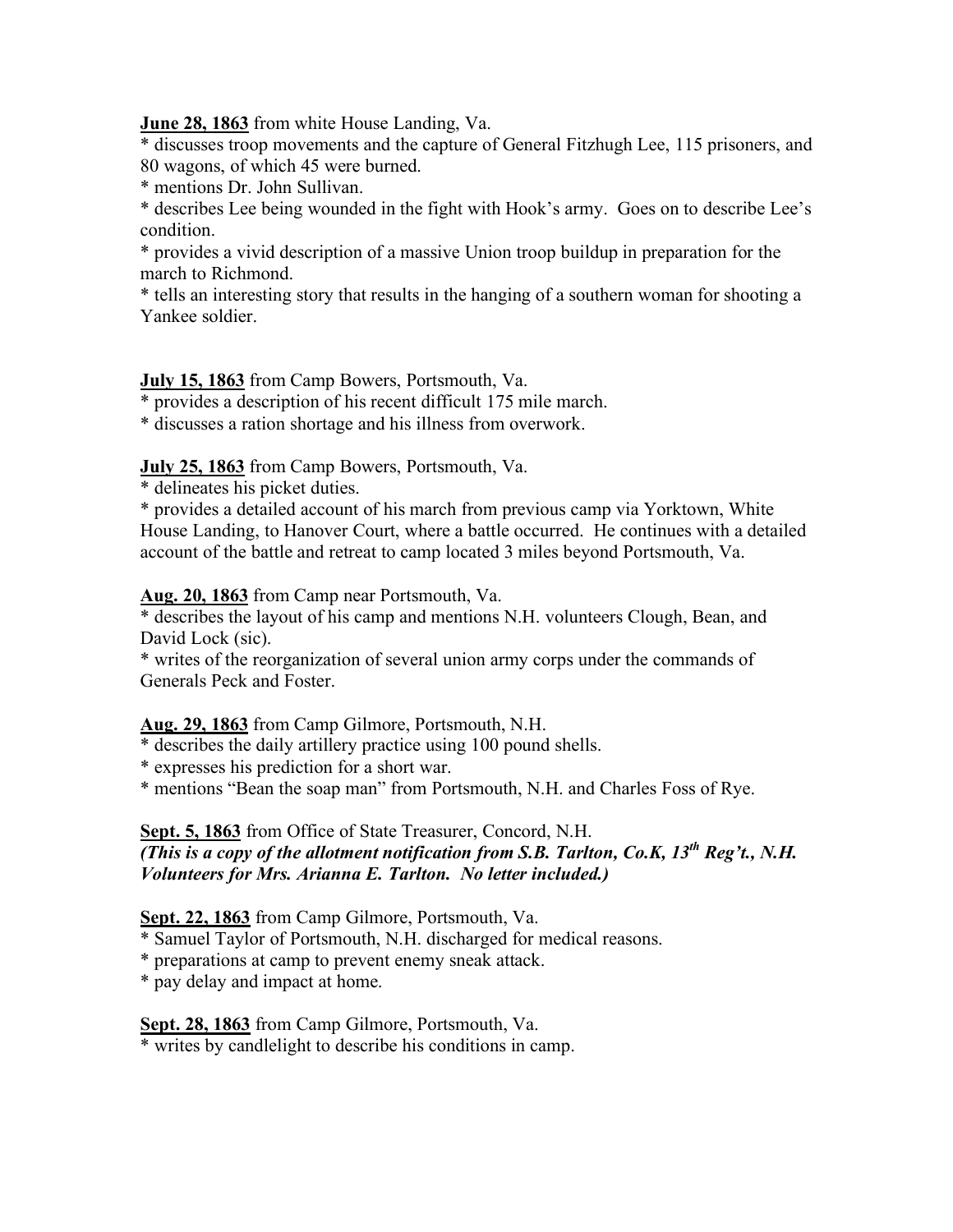#### **Oct. 2, 1863** from Camp Gilmore, Portsmouth, Va.

\* describes the blockade of the "Roanoke and Seaboard" railroad.

- \* officers building log houses.
- \* widespread sickness and a need for a number of personal items.

# **Oct. 5, 1863** from Camp Gilmore, Portsmouth, Va.

\* discusses relations with the "darkeys".

\* conscripts, who are substitutes, report to the regiment and soon several desert.

# **Oct. 24, 1863** from Camp Gilmore, near Portsmouth, Va.

\* reference made to "Uncle Abe" and his call for 300,000 more troops.

\* relates a very colorful story of the execution of a Doctor Wright, of Norfolk. Arrested for the shooting of a lieutenant who was drilling a company of Negroes, Dr. Wright's daughter makes a very bold and innovative attempt to free her father.

**Oct. 30, 1863** from Camp Gilmore, near Portsmouth, Va.

\* comments about the "Copperheads".

 $*$  4<sup>th</sup> and 15<sup>th</sup> Regiments to march with 10 days rations.

**Nov. 1, 1863** from Camp Gilmore near Portsmouth, Va.

\* discusses the discouragement at home regarding the duration of the war.

\* itemizes and thanks his wife for the various items of clothing, foodstuffs, and personal items she sent to him

#### . **Nov. 10, 1863** from Camp Gilmore, near Portsmouth, Va.

\* tells of the execution of 2 deserters and describes the death of the doctor's horse.

\* expresses his jubilation at the re-taking of Fort Sumter by the "Army of the Potomac".

\* mentions Benjamin F. Wentworth, of Stratham, N.H., a substitute who recently joined Tarlton's unit.

# Nov. 11, 1863 from Camp, 13<sup>th</sup> N.H. Volunteers *(This is an unposted envelope containing Tarlton's Certificate of appointment to corporal)*

**Nov. 15, 1863** from Camp Gilmore near Portsmouth, Va.

\* describes the quarters that he shares with 3 other sergeants.

\*mentions Robert Foss of Rye, N.H. and relates of his receipt of some articles of clothing made by Mrs. Nathan Clough "back home".

\* reference to the Copperheads in 'Little River".

# **Nov. 22, 1863** from near Portsmouth, Va.

\* requests money from his wife; payrolls had been lost.

\* talks of a Negro meeting and of his tour of Fort Griswold.

\* raid by 2,000 Confederate Calvary.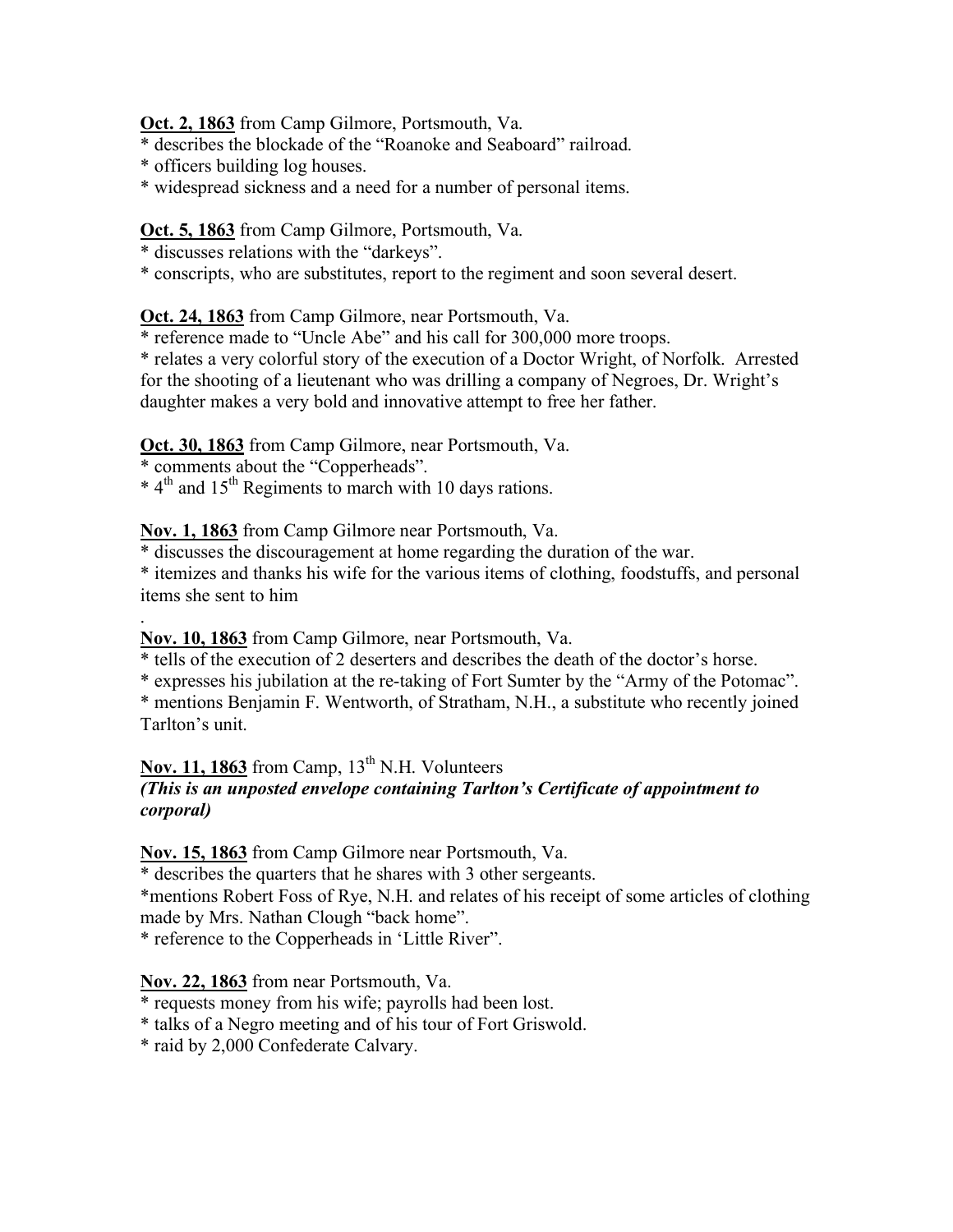**Nov. 29, 1863** from near Portsmouth, Va.

\* discusses his wife's impatience for the war to end.

\* 3 deserters to be shot.

#### Dec. 14, 1863 from near Portsmouth, Va.

#### *(This letter contains a pencil drawn sketch, by J. Berry, of Corporal Tarlton's tent setup)*

\* relates a humorous prank played on one of the union soldiers by Sgts. Morrison and Winn.

#### **Dec. 25, 1863** from near Portsmouth, Va.

#### *(This letter includes a poem for his wife that he cut out of a newspaper)*

\* describes games they plan for celebration of Christmas. Had salt pork and 3 potatoes for Christmas dinner.

\* Wonders if soldiers are respected at home.

#### **Jan. 17, 1864** from near Portsmouth, Va.

\* after receiving a gift from Wm. H. Gray, a sub, must then arrest him for pick-pocketing. \* complains about no pay in 5 months. Mentions Major Grantman.

#### **Feb. 7, 1864** from near Portsmouth, Va.

\* writes of the capture, by the "Rebs", of several Union gunboats, including the Smith Briggs boat.

#### **Feb. 10, 1864** from Chaffins Farm, Va.

\* discusses politics as well as his favorable opinion of General B.F. Butler and a reference to General "Baldy" Smith.

#### **March 18, 1864** from Camp Gilmore near Portsmouth, Va.

\* a letter of apology to his wife for his behavior at their parting at Concord (NH??)

\* his company had been fighting in Suffolk,

**April 1, 1864** from near Portsmouth, Va.

\* discusses news at home that he read in the Rye and Exeter, N.H. newspapers.

#### **April 4, 1864** from near Portsmouth, Va.

#### *(Letter includes a pattern with sample material and detailed instructions for his wife to make him a set of chevrons.)*

\* tells of his promotion to sergeant and a pay raise to \$17/month.

*( a second envelope, also dated April 4, 1864, contains his promotion certificate to 4th Sergeant; certificate is signed by Col. Aaron F. Stevens and Adjutant N.B. Boutwell).*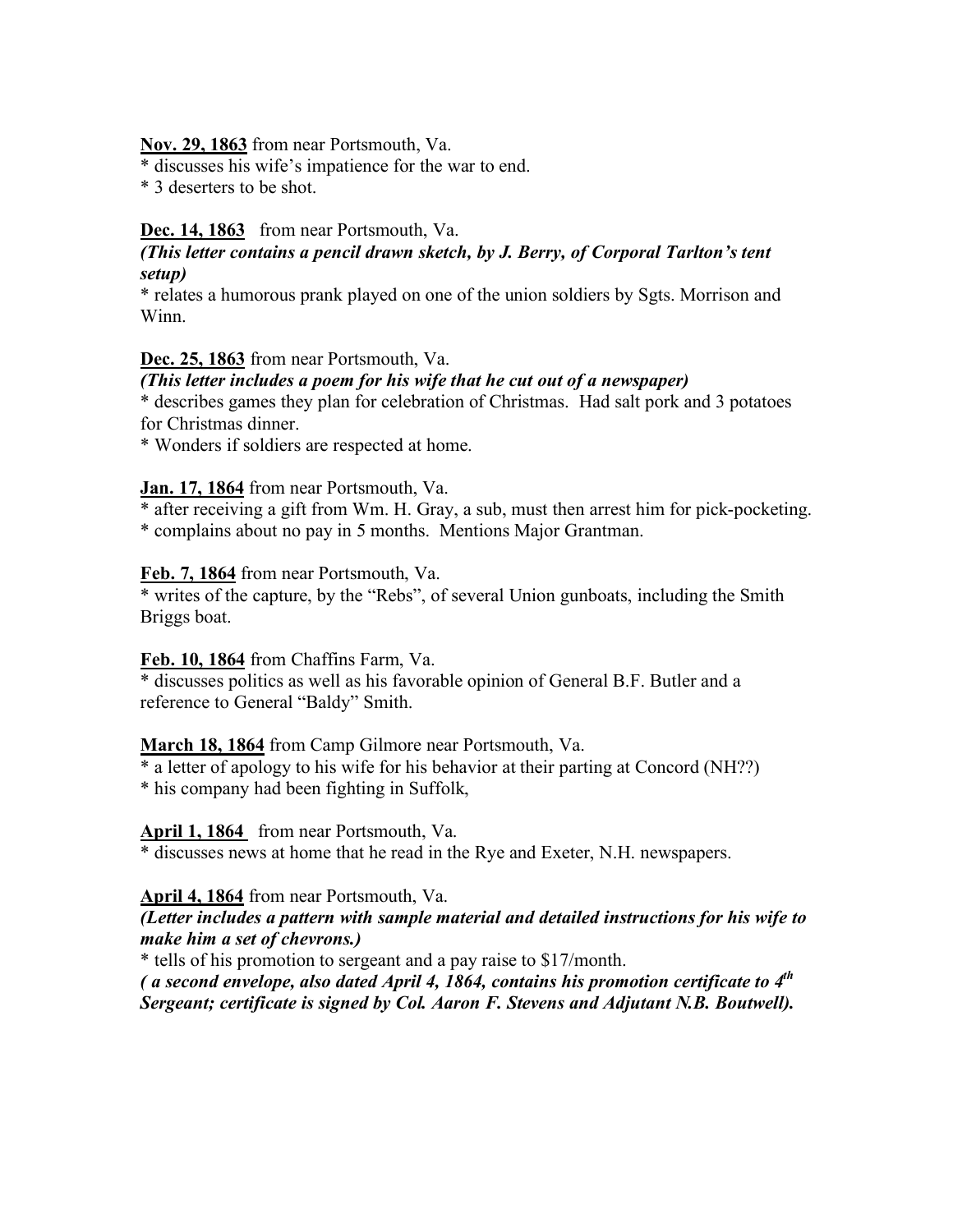#### **April 14, 1864** from near Portsmouth, Va.

\* discusses troop movements, uncertain why.

\* tells of last minute reprieve for a prisoner about to be shot.

# **April 22, 1864** from Yorktown, Va.

\* describes his trek from Portsmouth, Va., to Yorktown via Newport News.

\* anticipates becoming part of a 75-100,000 man force to be commanded by General Marston.

\*describes events happening as the brigade commander Col. W.H.P. Steere says goodbye, to be replaced by General Burnham.

# **April 25, 1864** from Yorktown, Va.

\* provides his feelings about the new general Hiram Burnham who used to be Col. Of the  $6<sup>th</sup>$  Maine. Also talks of his captain Matthew T. Betton..

\* lightening their packs for anticipated long marches to come.

# **May 1, 1864** from Yorktown, Va.

# *(included in the letter are what appear to be a pressed Mayflower or 4-leaf clover)*

\* writes of review by General Butler. Also mentions Sam Spaulding from Exeter, N.H., as well as lieutenants Morrison and Lamprey, and General Brooks.

\* describes his popularity as a shoer of horses among the officers.

\* "salt horse" for dinner.

# **May 20, 1864** from "in the woods between Petersburg and Richmond"

# *(Although the letter is undated, the envelope is postmarked May 20)*

\* very descriptive account of a 5 day battle with hundreds killed.

# **May 28, 1864** from New Bermuda Hundred, Va.

\* mentions meeting "lots of boys" from Exeter. Names James Carlile (sic) and Lieutenant. Lamprey.

\* writes that Eldredge Palmer and David Perkins, both of Hampton, N.H., were killed in the battle of Drury's Bluff.

\* tells of Rev. Mr. Patterson, of Portsmouth, N.H., and his efforts to assist and comfort the troops there.

# **June 4, 1864** from White House Landing, Va.

# *(This letter is written on the "U.S. Christian Commission" letterhead)*

\* very descriptive account as he consoles his wife regarding his being wounded.

\* colorful description of his troop movement and the loss of 85 men at the battle of Cold Harbor. Specific mention of Corporal Warburton of Portsmouth and Wm. T. Mathews of Rye. Both were killed. Also wounded were two "subs" and Judson P. Randell (sic) of New Castle.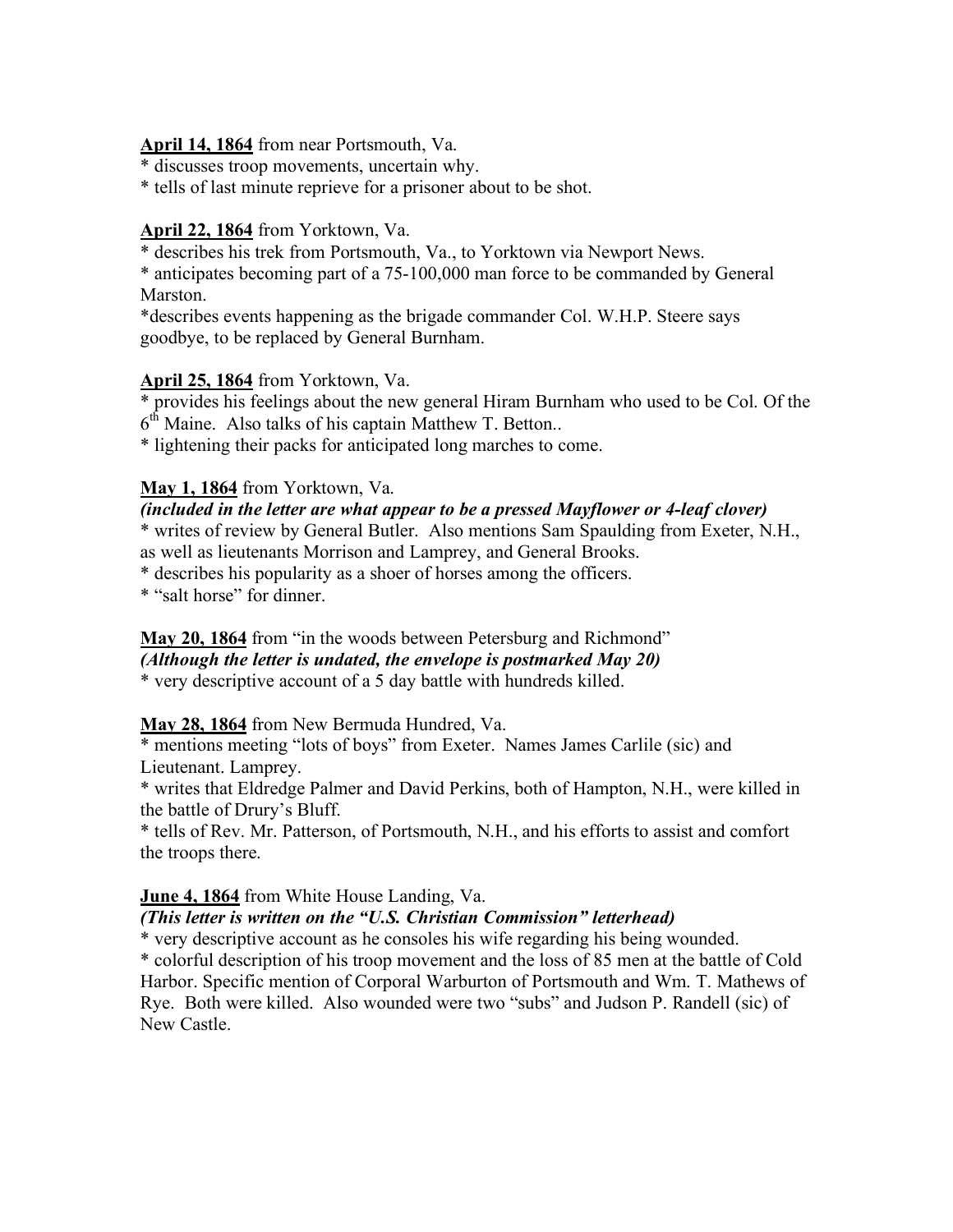# **June 25, 1864** from near Petersburg, Va.

- \* expresses his grave concern regarding his wife's "trouble".
- \* Sgt. Morrison wounded.

#### **July 2, 1864** from near Petersburg, Va.

- \* describes the hot, dusty conditions and its' effects.
- \* loss of 150 men in battle.
- \* Union soldier killed by a confederate sharpshooter.
- \* responds to those at home who are impatient for Grant to take Richmond.
- \* Only 3 of 18 "Rye boys" left. These are Clough, Caswell, and Steve (Tarlton?).
- \* describes his rations
- \* "Uncle Sam" owes him \$74. Wishes he had "one pretty little new cent".

\* describes the great interest of his peers in the "picture paper" he'd received from Ari (his wife). It was new to everyone in his unit.

#### **July 10, 1864** from near Petersburg, Va.

 $*$  writes of an unexpectedly quiet  $4<sup>th</sup>$  of July.

\* tells about Sgt. Morrison, who had the top of his head "peeled back" in battle. Despite the severity of his wound, he survived, left with a paralyzed right arm.

\* describes the "shelling" of Petersburg.

#### **July 13, 1864** from near Petersburg, Va.

\* says General Lee is heading north. He hopes it will "wake up some of the sleepy heads at the north" to do something to end the bloodshed.

\* reports the death of Mathews and Foye from Rye, N.H. Also from Rye, Mace and Randell (sic) were wounded.

# **July 19, 1864** from near Petersburg, Va.

\* waiting to get paid and tells his wife of the new military pay raises: Privates now get \$16/mo., Corporals get \$18/mo., Sergeants (which includes Tarlton) get \$20/mo., and Orderly Sergeants get \$24/mo.

#### **July 22, 1864** from the rifle pits

\* explains the composition of a Corps, a Brigade, and a Division.

\* 500,000 troop increase requested by "Abe".

\* General Smith relieved of command and replaced by General Ord,

\* describes musket balls whistling over his head as he was writing this letter. Dirt kicked up into his face by one of the balls.

#### **July 29, 1864** from near Petersburg, Va.

\* descriptive account of heavy shelling which ceased after Union soldiers, under a flag of truce, threatened to bomb and burn Petersburg.

\* writes of the pending furlough of Sgt. Morrison, who is going home to No. 6 Jackson Street in Portsmouth, N.H.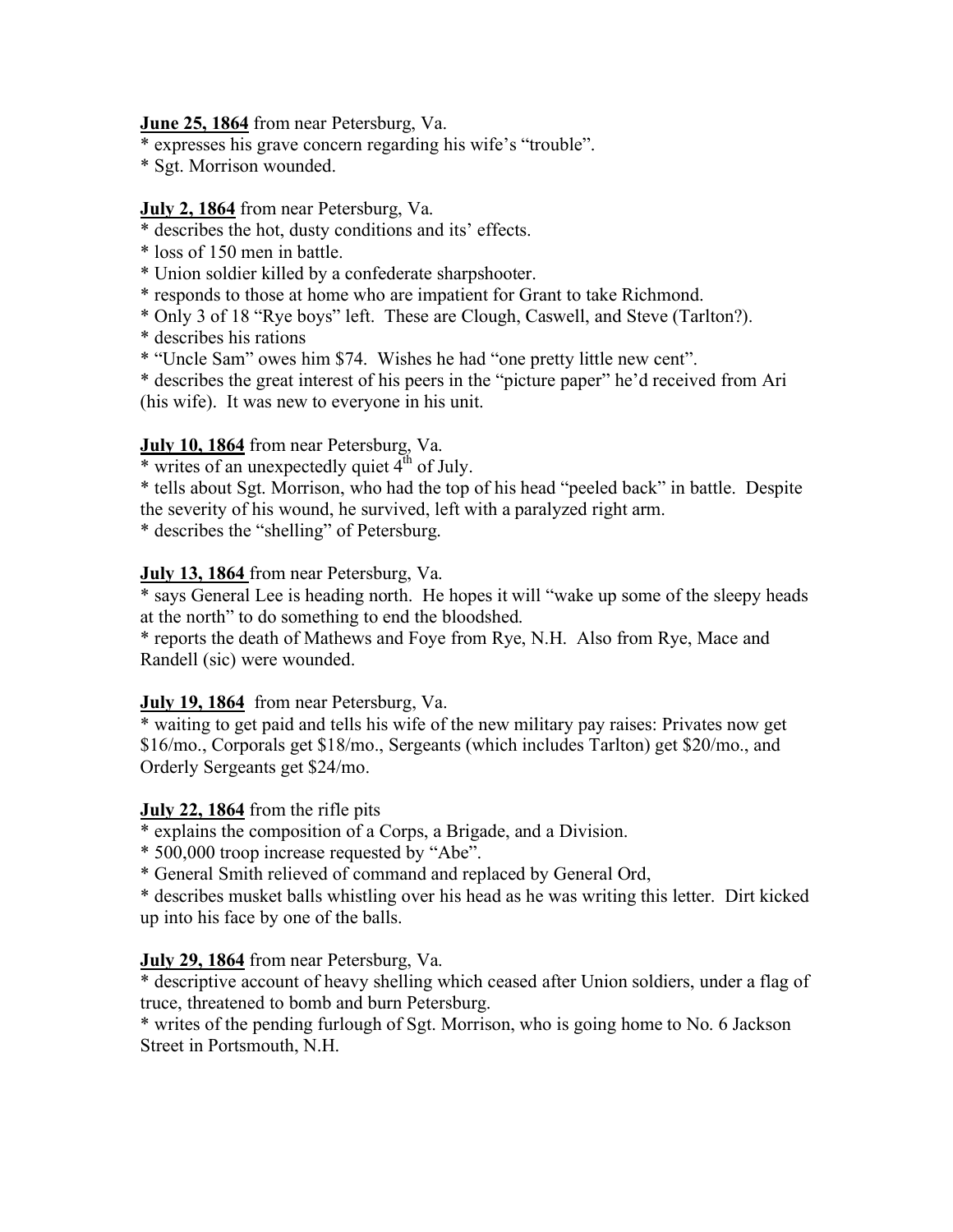**Aug. 4, 1864** in the trenches near Petersburg, Va.

# (**A very colorful and informative letter**).

\* detailed account of the fort being blown up (6 tons of powder was under the fort) with the ensuing charge by the union soldiers.

\* tells of a brigade of negros whose charge was rebuffed by the confederates, who then countercharged leading to a union defeat with heavy losses.

# **Aug. 21, 1864** from near Petersburg, Va.

\* describes conditions, including illnesses and sudden flooding of the trenches resulting in many drownings.

# **Sept. 3, 1864** from near Point of Rocks, Va.

#### ( *This letter is written on "U.S. Sanitary Commission" letterhead. The envelope is preprinted with portraits of Presidential and Vice-Presidential candidates A. Lincoln and A. Johnson. Also pre-printed are 7 key notes of their platform*).

\* writes of learning about General Sherman taking Atlanta.

\* interesting story about keeping the "Johnnys" informed through casual conversations at the picket line about the news. When informed that McClellan had been nominated for President, the confederates were pleased.

\* Tarlton expresses doubt that Lincoln will be elected.

\* asks his wife to send him a replica of his Corps badge based on the pattern he sends her.

# **Sept. 18, 1864** from near Point of Rocks, Va.

\* tells his wife that the boots she sent him were similar to the ones used by the government for pontoon boats to cross the Appomattox River.

\* includes a hand written copy of a song provided to him by the "Johnnys". It was wrapped around a bullet and thrown over to him while he was on picket.

\* Confederates deserting on average at 15/day.

# **Sept. 25, 1864** from Point of Rocks, Va.

\* General Sheridan had delivered 8,000 prisoners to General Grant. The letter describes the jubilation at Tarlton's camp.

\* hopes to get paid soon and requests a towel and a pair of suspenders.

# **Oct. 9, 1864** from Fort Morris at Chapins Farm, Va.

\* very interesting letter describing the capture of Fort Morris. Includes a few names of the 81 union soldiers who were killed or wounded. Of the 22 men in Tarlton's Co., 12 were killed or wounded. Possibly 100 confederates were killed.

\* complains of infestation of lice.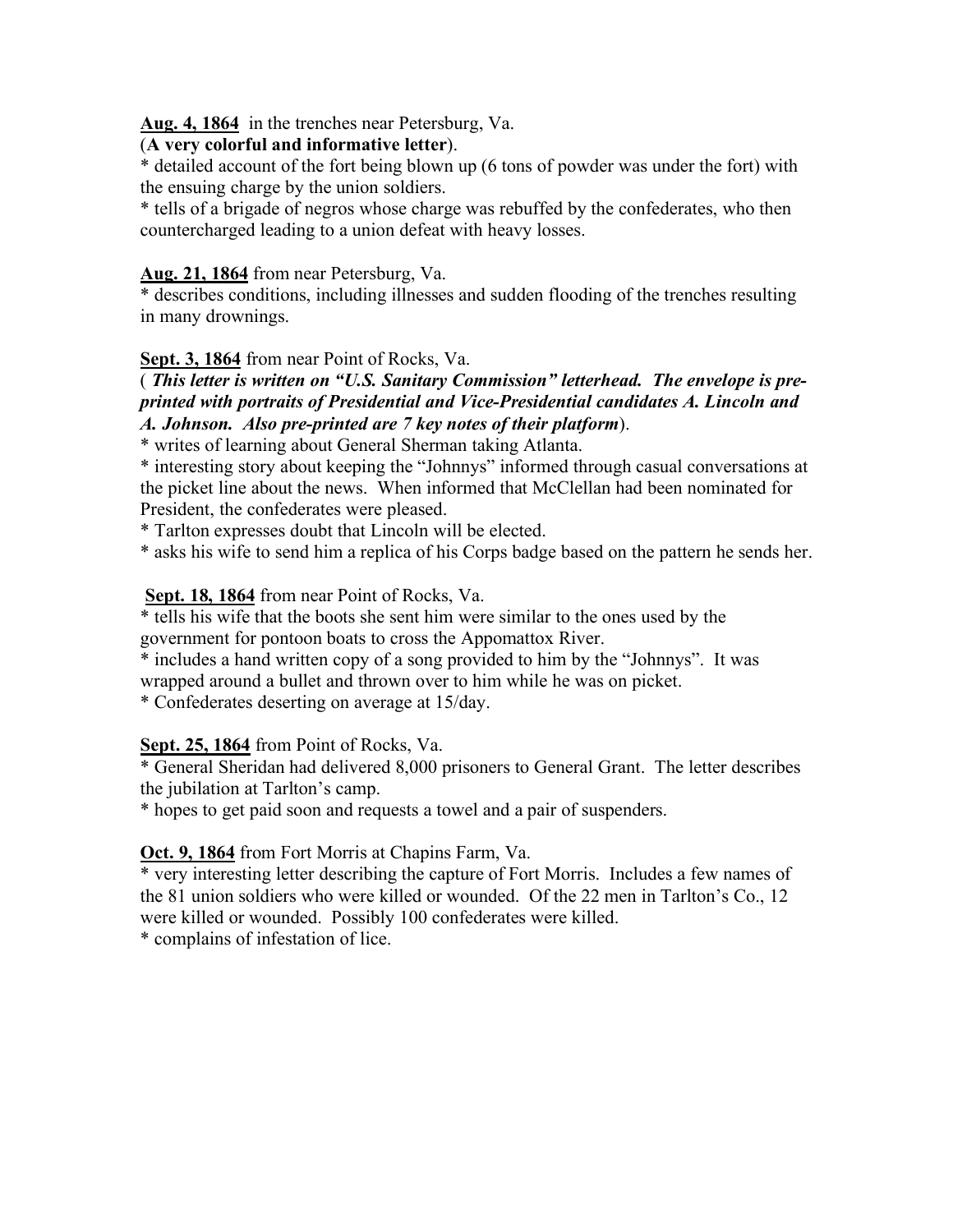**Oct. 18, 1864** from Fort Harrison/Chapins Farm, Va.

\* writes that the union capture of Fort Harrison succeeded in the capture of 11 big guns.

\* five union regiments are stationed in the fort.

\* tells of General Stanard losing his right arm during the taking of Fort Harrison.

Apparently, Stanard remarked that the loss of his right arm was worth it to command a division like Tarlton's.

\* further reports that Generals Ord, Stevens, and Marston had been wounded.

# **Oct. 23, 1864** from Fort Harrison, Va

\* describes evening disruptions as "Rebels" fired on their own deserters who crossed Union lines as many as 40 at a time and some as young as 15 yrs. Old.

\* describes his seat on the picket line as an unexploded 100 lb. Rebel shell lobbed by a gun boat.

#### **Nov. 4, 1864** from Fort Burnham, Chaffin's Farm, Va

\* four regiments were sent home to vote

\* six fatalities of NH Vols., all substitutes and foreigners

# **Nov 7, 1864** from Fort Burnham, Va.

# (*This ltr. Was written on U.S. Christian Commission letterhead*).

**\*** describes continual shelling by the confederates as General Butler attempted to dig a canal through the Bend at "Dutch Gap".

\* mentions Moses Garland who had his thumb blown off at Cold Harbor.

\* tells an interesting story of a cooperative effort between Union and Confederate pickets as they jointly picked vegetables from a cabbage patch that was located between the two opposing lines.

\* debunks the rumor that he had been killed in action, although he had been wounded three times.

\* tells of a "Johnny reb" who crossed over to the union line, offering friendship, and choosing to not return to his own unit.

# **Dec. 4, 1864 from** Camp at Chaffins Farm, Va.

\* tells of the reorganization of the Negro soldiers of the  $10<sup>th</sup>$  Corps into the  $18<sup>th</sup>$  Corps in order to make the  $18<sup>th</sup>$  Corps entirely Negro. The  $10<sup>th</sup>$  and  $18<sup>th</sup>$  Corps were then to be consolidated into the  $24<sup>th</sup>$  Corps.

#### **Dec. 11, 1864** from Camp at Chaffins Farm, Va.

\* writes of the conditions of readiness as they await an expected "rebel' attack. He exudes his confidence in the superior ability of the Union troops to be victorious.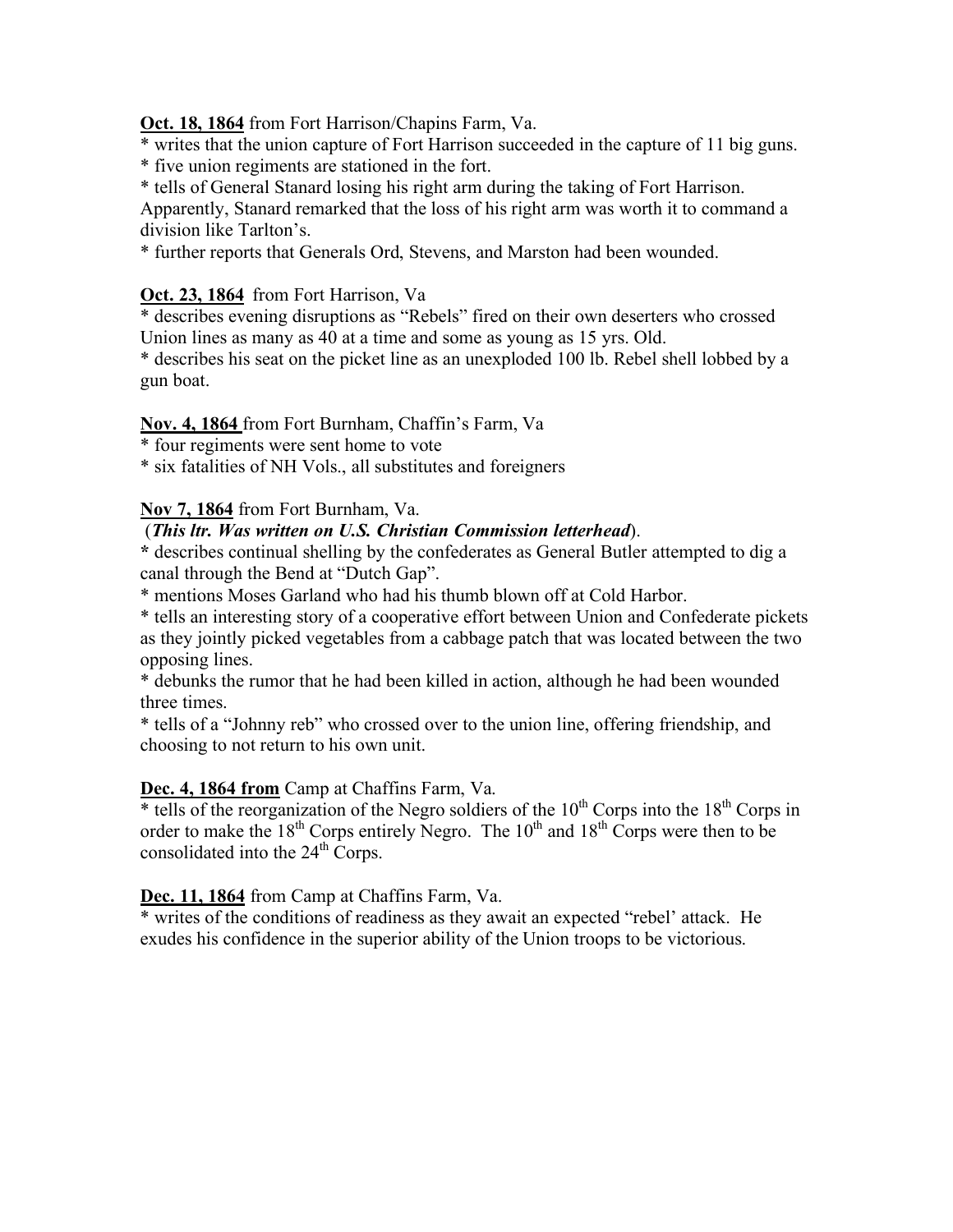**Dec. 18, 1864** from Camp at Chaffins Farm' Va.

\* describes celebration (incl. 25 drummers, cheering, and a band playing "Yankee Doodle") over General Thomas' thrashing of confederate General Hood at Nashville, Tn. This had been reported in a dispatch from General Grant.

\* says his Capt. Is going on furlough to his home in Portsmouth, N.H. at Chapel Hill across from St. John's church.

\* needs money to get his clothes washed. The clothes need to be boiled in order to kill the lice. He would like her to send him a two-cent piece once in a while until his payday. \* rumor of the death of Jefferson Davis.

# **Dec. 27, 1864** from Camp at Chaffins Farm, Va.

\* writes that General Sherman has taken Savannah with 150 big guns and that General Butler has taken Fort fisher.

\* discusses the draft of 300,000 more Union soldiers.

**Dec. 28, 1864** from Headquarters Co. K, Chaffins Farm, Va.

\* writes about the many rebel deserters and explains the Confederate army dilemma regarding how best to counter the actions of Generals Grant, Sherman, Butler, and Thomas.

**Jan. 1, 1865** from Chaffins Farm, Va.

\* laments that Jeff Davis is not dead.

\* "Abram" (Abe Lincoln) called up 300,000 more troops.

# **Jan. 5, 1865** from Chaffins Farm, Va.

#### *(The envelope of this letter is addressed in a very ornate penmanship and the letter is written on U.S. Christian Commission letterhead).*

\* tells of his regiment being honored and assigned for guard duty at Corps headquarters. Major General Gibbons in command.

\* **Includes a poem, hand written by George H. Throop, which celebrates the Union.**

# **Jan. 25, 1865** from Chaffins Farm, Va.

(written on U.S. Christian Commission letterhead)

\* describes exchange of gunfire with three "Rebel" gunboats lobbing 100 pound shells.

\* Negro soldiers killed at Fort Burnham.

\* mentions J.M. Davis of Portsmouth, N.H. (husband of Susan Batchler(sic) of Rye)

# Feb. 12, 1865 from Camp  $13<sup>th</sup>$  N.H. Volunteers

# (*The envelope has a "Stand By The Union" cachet with union flag*)

\* tells of recent troop review and mentions Generals Ord, Gibbons, and Devins, Capt. Betton, and Cols. Cullen and Smith.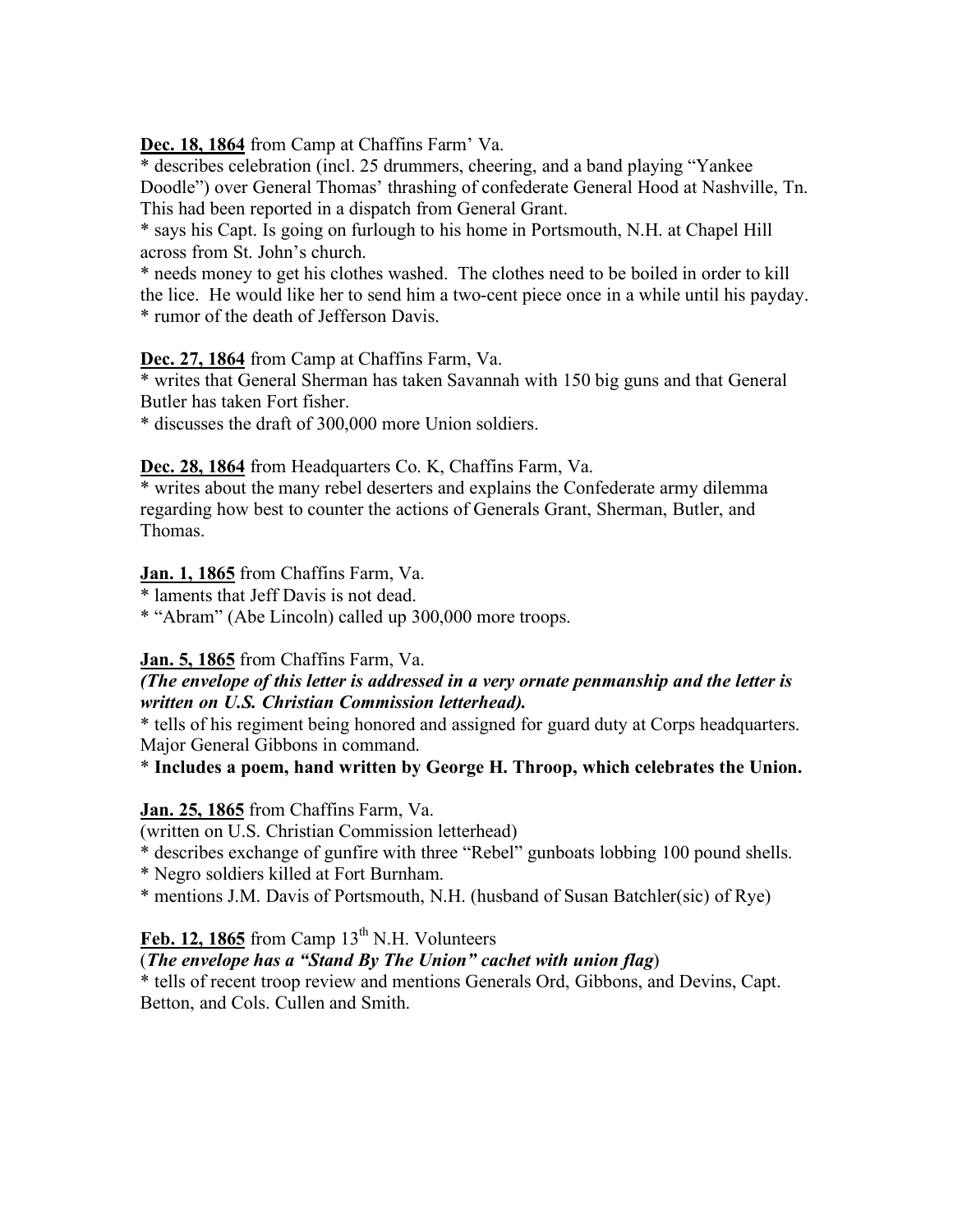**Feb. 17, 1865** from Chaffins Farm, Va.

\* General discussion of weather, food rations, and need for tobacco.

\* death of two N.H. volunteers.

\* critical of "Peace Commission" efforts.

\* speculates return home for elections.

**Addendum of 2/18/65**: Comments on rumor that England will join the Rebs.

#### **Feb. 24, 1865** from Chaffins Farm, Va.

# (*letter includes a nicely hand drawn sketch of the U.S. flag carried by an eagle over a banner which states "Army of the James, Chaffins Farm". Also, the envelope has a hand drawn color sketch of the Star of David inside a geometric shape)*

**\*** National salute fired in honor of the capture of Wilmington.

\* mass confederate desertions including a captain and 30 men who came in at one time.

\* ballots received in order to vote.

\* tells of \$5 worth of tobacco given him by a lieutenant in the colored regiment. Three cheers given to the lieutenant by the union troops in Tarlton's unit.

#### **April 10, 1865** from Richmond, Va.

\* describes troop elation and celebration at news of surrender by General Lee and General Johnston.

# **April 23, 1865** from Richmond, Va.

# *(This letter includes a newspaper clipping from the "Richmond Whig"which provides a very detailed description of conditions in Richmond after the fall).*

\* describes the joy of the Union soldiers re: the defeat of the Confederates.

\* describes the sadness and procedures of mourning following the assassination of President Lincoln.

# **May 1, 1865** from Gregory's Corner, Chesterfield County, Va.

#### *(Written from the Union camp on the plantation of Elder James Gregory, a Baptist minister.)*

\* describes his relationship with the local population and presents several local phrases and expressions.

\* writes of congenial visits by paroled Confederate soldiers and refers to "a million little darkeys". Provides info regarding the number of servants before and after the Union soldiers arriving in Richmond.

**May 15, 1865** from Gregory's Corner, Chesterfield County, Va.

\* describes his full social calendar due to the hospitality of the southerners.

\* expresses his disagreement with Ari (his wife) regarding the ability of President Johnson to "settle the war".

 $*$  reports that Col. Richard, of the  $4<sup>th</sup>$  Michigan Calvary, captured Jeff Davis (who was dressed in his wife's clothing as a disguise).

\* reports the surrender of Lt-General Dick Taylor and all his forces.